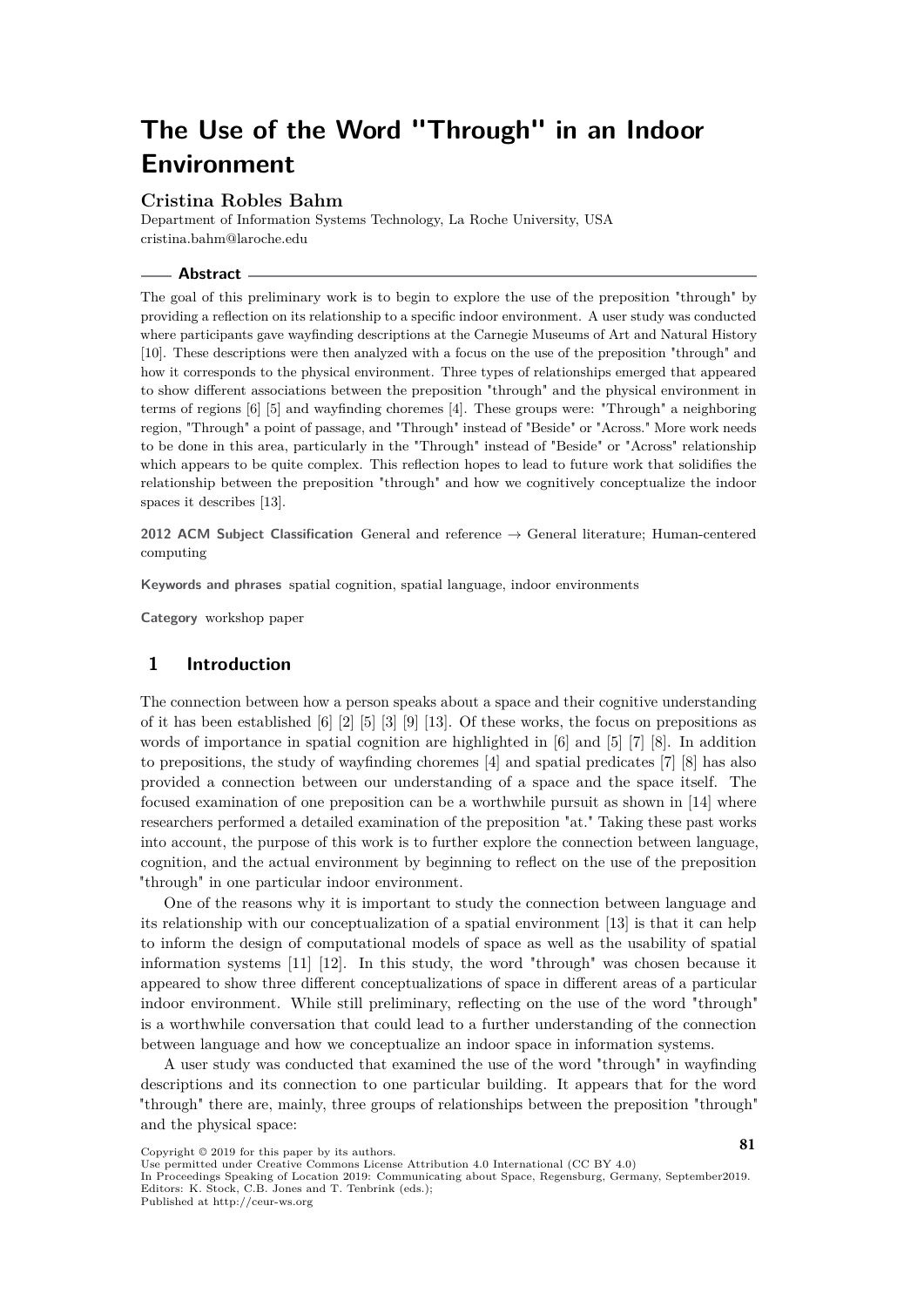- "Through" a neighboring region  $\blacksquare$
- "Through" a point of passage
- "Through" instead of "beside" or "across"

Although there are many definitions, the definition of the word "through" that will be used in this work is, "—...as a function word to indicate movement into at one side or point and out at another and especially the opposite side of" [\[1\]](#page-7-1). This paper begins to look at these three groupings within this particular indoor space and how that is related to the language used and the conceptualization of that space [\[13\]](#page-8-4).

# **2 Methodology**

Since this project is an extension of a previous work [\[10\]](#page-8-0) it is important to discuss how the data was originally collected. In the original work, a user study was conducted at the Carnegie Museums of Art and Natural History in Pittsburgh, PA, USA. Total square footage for the museums is approximately 45,900 square meters. The attendance per year is approximately 330,000 visitors of all ages. The participants for the study were 10 men and 10 women ranging in age from 19 to 77 years. At the time of the study they had been employed at the museums an average of 31.7 months. Participants were sitting in a small windowless room in a private area of the museum that was closed to the public.

After consent was attained, each participant was asked to give 11 wayfinding descriptions from 17 origin and destination locations throughout the museums. They were instructed to give the wayfinding descriptions, "as if they are giving directions to a patron who is not familiar with the environment." Wayfinding descriptions were given in sketch map or verbal form, counterbalanced among participants. Participants did not have access to museum maps during the study. For the purposes of this work, the focus will be on the 154 verbal wayfinding descriptions collected. Each participant was videotaped and wayfinding descriptions were transcribed. From here, each transcription was analyzed by examining the prepositions in the wayfinding description. For the purpose of this work, only the wayfinding descriptions that contained the word "through" were further analyzed. Details and results of this analysis are described in the next section.

## **3 Analysis and Results**

In total, 97 of the 154 wayfinding descriptions contained at least one use of the preposition "through." These 97 wayfinding descriptions were further analyzed by examining the areas participants were sending people "through". For example, one wayfinding description contained the verbalization "making a right through the portal entry," so in this case, "the portal entry" was counted and noted. Figure 1 shows the distribution of the number of counts for each area, with most areas being mentioned once or twice. It should be made clear that some data cleaning was performed. For example, "dinosaurs" "dinosaur hall" and "dinosaur exhibition" were all combined into one section. It is clear from the environment, the wayfinding description, as well as the sketch maps from the study that these are all the same area. Any areas that were ambiguous were kept separate.

Since this is a preliminary work, the rest of the analysis focused only on the top five areas where the wayfinding description went "through." The total number of uses of the word "through" for each of these areas is shown in Table 1. This means that Dinosaurs in Their Time (DITT) was the area of the museum said the most after the word "through". After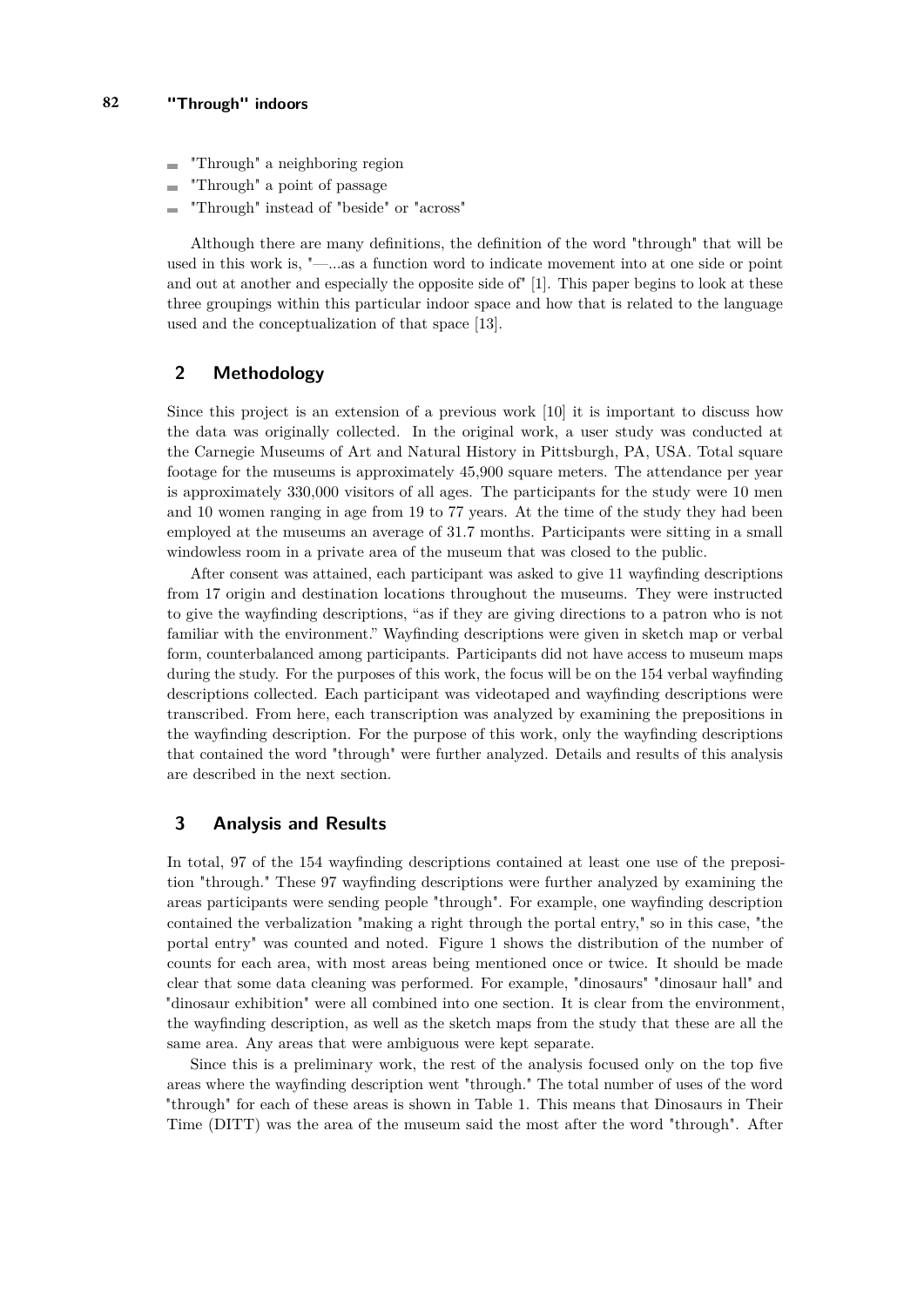

**Figure 1** The distribution of the counts of the areas that follow the word "through." Most areas are mentioned only once or twice.

that, Doors (of any type), the Hall of Geology, and Bird Hall and PaleoLab were mentioned the most with Bird Hall and PaleoLab tying with ten mentions each.

The analysis of the top five areas began by comparing the use of the word "through" in the wayfinding description, the area mentioned, and the actual environment. As in previous work [\[7\]](#page-8-7) [\[8\]](#page-8-8) [\[4\]](#page-8-3) [\[13\]](#page-8-4), the focus of the analysis was on figuring out how participants conceptualized these regions of space through their use of the word "through." Figure 2 shows a map of the first floor of the environment, an area where all three types of conceptualizations were represented.

To begin, each of the top five areas from Table 1 were broken down into regions with each named room or area of the museum being a region as shown in Figure 3. Places where one could pass from one region to another were circled in purple. The described path was also shown on the visualization as a purple dotted line. Figure 3 shows the breakdown from the verbalizations, "... through the dinosaurs up to the second floor" as well as "..wind around through dinosaurs in their time.." and "..up the stairs cut through the dinosaurs..."

This type of breakdown was done for each description that mentioned going "through" one of the top five areas in Table 1. When this was finished, it was clear three types of conceptualizations were present: "Through" a Neighboring Region, "Through" a Point of Passage, and "Through" versus "Beside" or "Across." These results are described more below.

# **3.1 "Through" a Neighboring Region**

As shown in Table 1, the Dinosaurs in Their Time (DITT) exhibit was mentioned the most as somewhere to go "through" in participant's wayfinding descriptions. The Hall of Geology and Bird Hall were third and fourth respectively. When looking at the map in Figure 2, as well as the broken down map in Figure 3, it becomes clear that one of the reasons why DITT is the most mentioned area after the word "through" may be because it takes up the entire first floor.

**Table 1** The top five locations that participants were verbalizing after the word "through".

| Location            | Count |
|---------------------|-------|
| <b>DITT</b>         | 36    |
| Doors (of any type) | 28    |
| Hall of Geology     | 19    |
| Bird Hall           | 10    |
| Paleolab            | 10    |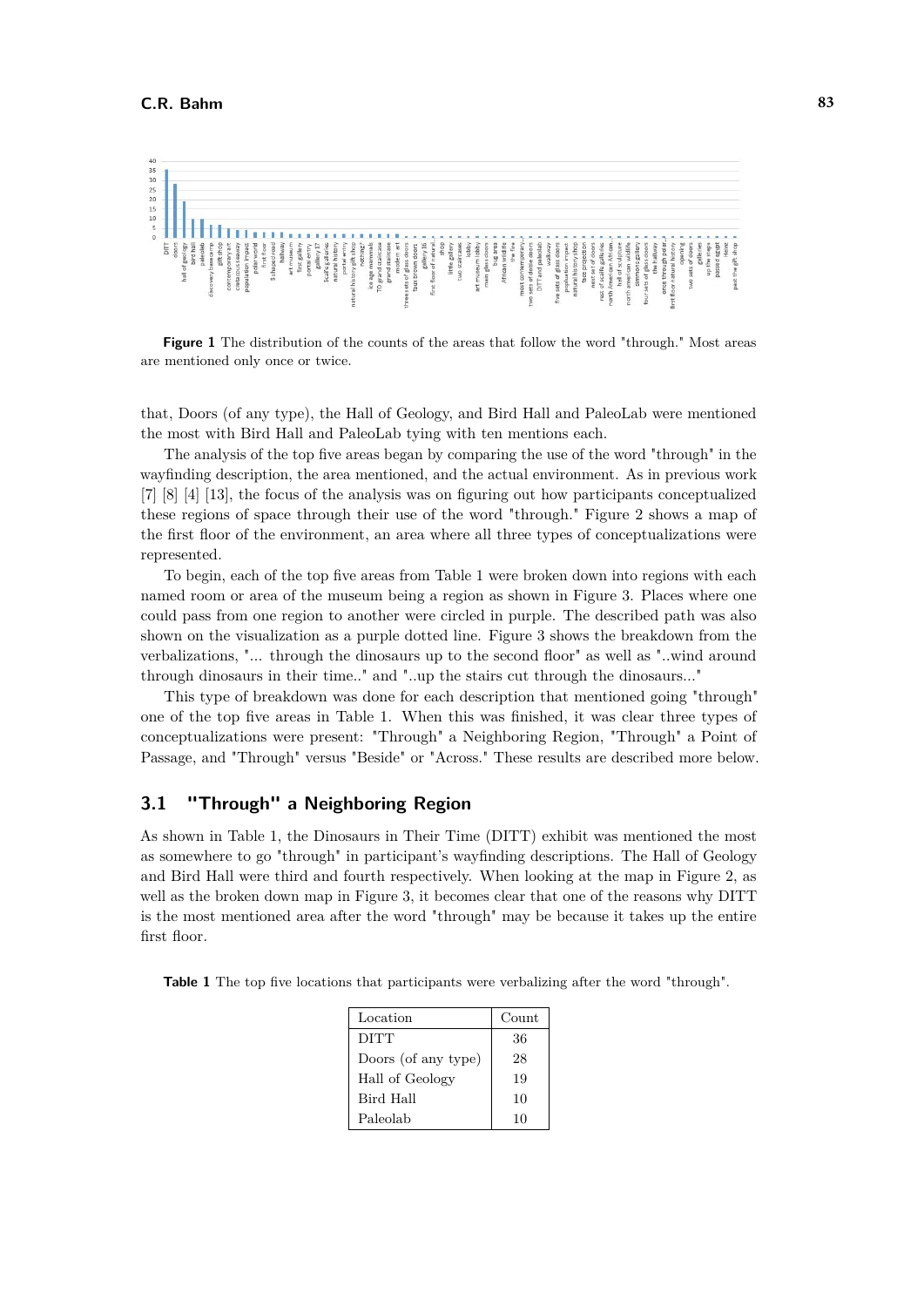

**Figure 2** The first floor map of the museum. Dinosaurs in Their Time (DITT) is shown on the top right where the dinosaur fossil is. As you can see from here, it is impossible to cross the museum without going "through" this area.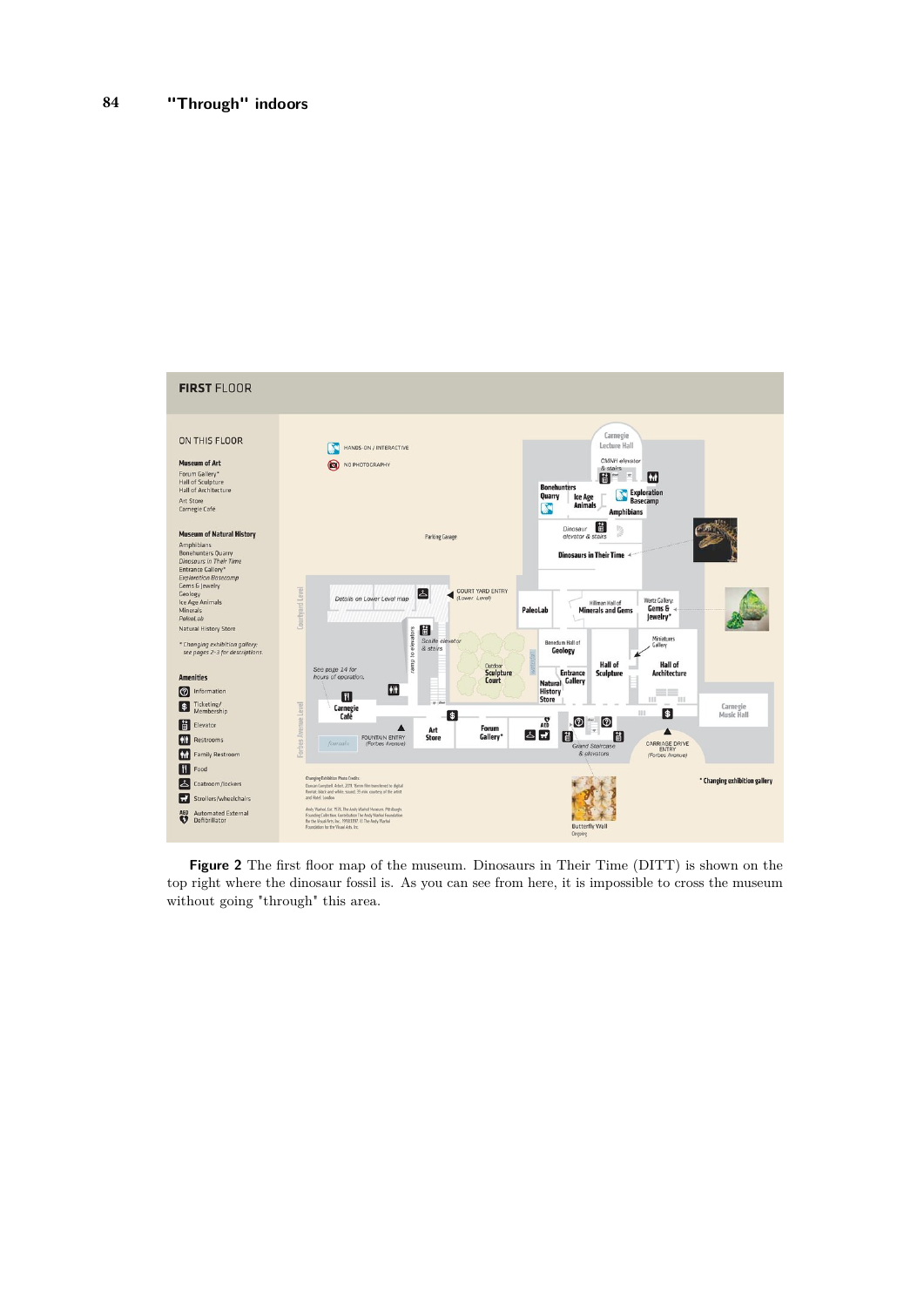

**Figure 3** The area Dinosaurs in Their Time shown as a neighboring region that a participant must enter in order to get from region one to region two. Purple circles show the entrances with the dotted purple line being the path participants gave.

In fact, it would be impossible to reach the other side of the first floor (from region 1 to region 2 or vice versa) without going "through" DITT as shown in Figure 3. Similarly, when examining the map, the Hall of Geology takes up the entire area in that space. It would be impossible to get through this region without passing through the Hall of Geology. Bird Hall, which was the fourth most mentioned area after the preposition "through," has a similar placement in the actual environment, you cannot get to the other side of the museum without going "through" this area.

When thinking in terms of regions [\[6\]](#page-8-1) and our conceptualization of space through language [\[13\]](#page-8-4), it would appear that, for these three areas of the museum the word "through" is used because it is between the region you are in and the region you want to get to. In terms of wayfinding choremes [\[4\]](#page-8-3), it serves as a neighboring region both to the region you are currently in as well as to the region you are trying to get to next. Being a region that is between these areas means that you must go "through" it to continue.

In summary, it would appear that there is a similar relationship between the preposition "through" and the areas DITT, the Hall of Geology, and Bird Hall. When participants are sending people "through" this region of space, they mean that these areas serve as regions that one must go "through" in order to get to another region on the other side.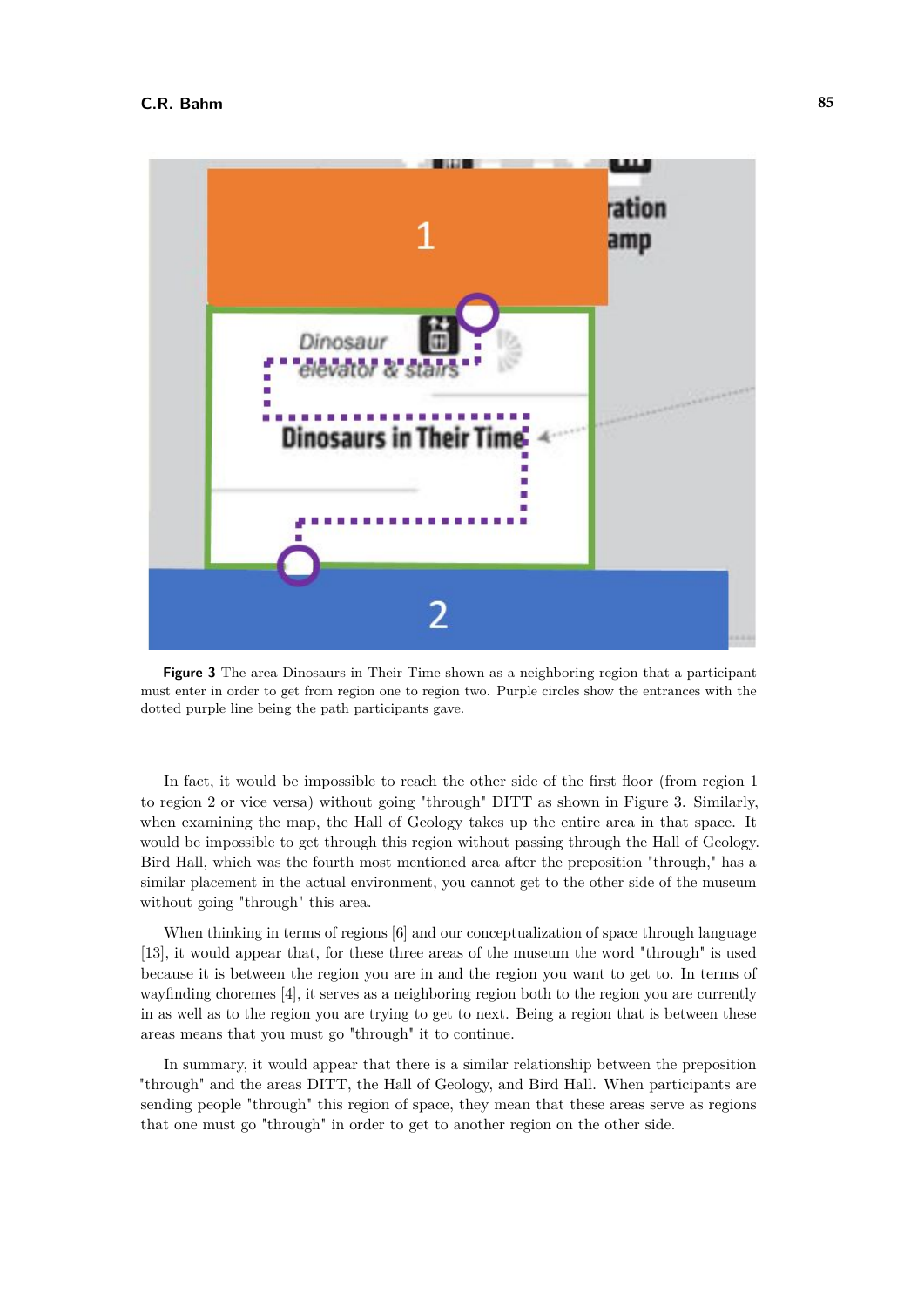

**Figure 4** A zoomed in view of where PaleoLab is in the museum. From here, you can clearly see that one cannot enter PaleoLab.

# **3.2 "Through" a Point of Passage**

The second most popular area mentioned after the word "through" in Table 1 can be thought of as not an area at all, but rather an object. Doors (of any type) were mentioned as necessary to go "through" in wayfinding descriptions. It is important to note here that, for simplicity, all doors were aggregated into one group. In this case, the door appeared to be a way to enter a neighboring region. In terms of wayfinding choremes [\[4\]](#page-8-3), this appears to be explained by thinking of "the doors" as a point of passage allowing access to the neighboring region.

In summary, there appears to be a relationship between the use of the preposition "through" and Doors (of any type). One explanation can be found in a classification from wayfinding choremes [\[4\]](#page-8-3) where the door is serving as a point of passage from one region to the neighboring region.

# **3.3 "Through" versus "Beside" or "Across"??**

It is easy to understand why participants would give wayfinding descriptions that go "through" a neighboring region or "through" a point of passage, but what becomes an interesting reflection point is shown by examining the PaleoLab area of the museum. Figure 4 shows a zoomed in version of this part of the map. When looking at the map of the environment it becomes clear that, in reality, one cannot enter PaleoLab. In fact, PaleoLab is an observation area where visitors to the museum can watch Paleontologists work on restoring a Mastodon, it is not an area they can go "through" at all. Another feature of the space to notice is that the Hillman Hall of Minerals and Gems is across from the PaleoLab. Why not say to go through the area between PaleoLab and the Hillman Hall of Minerals and Gems? or Across the room after Geology? Another curious point is that participants did not mention going "through" the Hillman Hall of Minerals and Gems at all. Figure 5 shows the relationship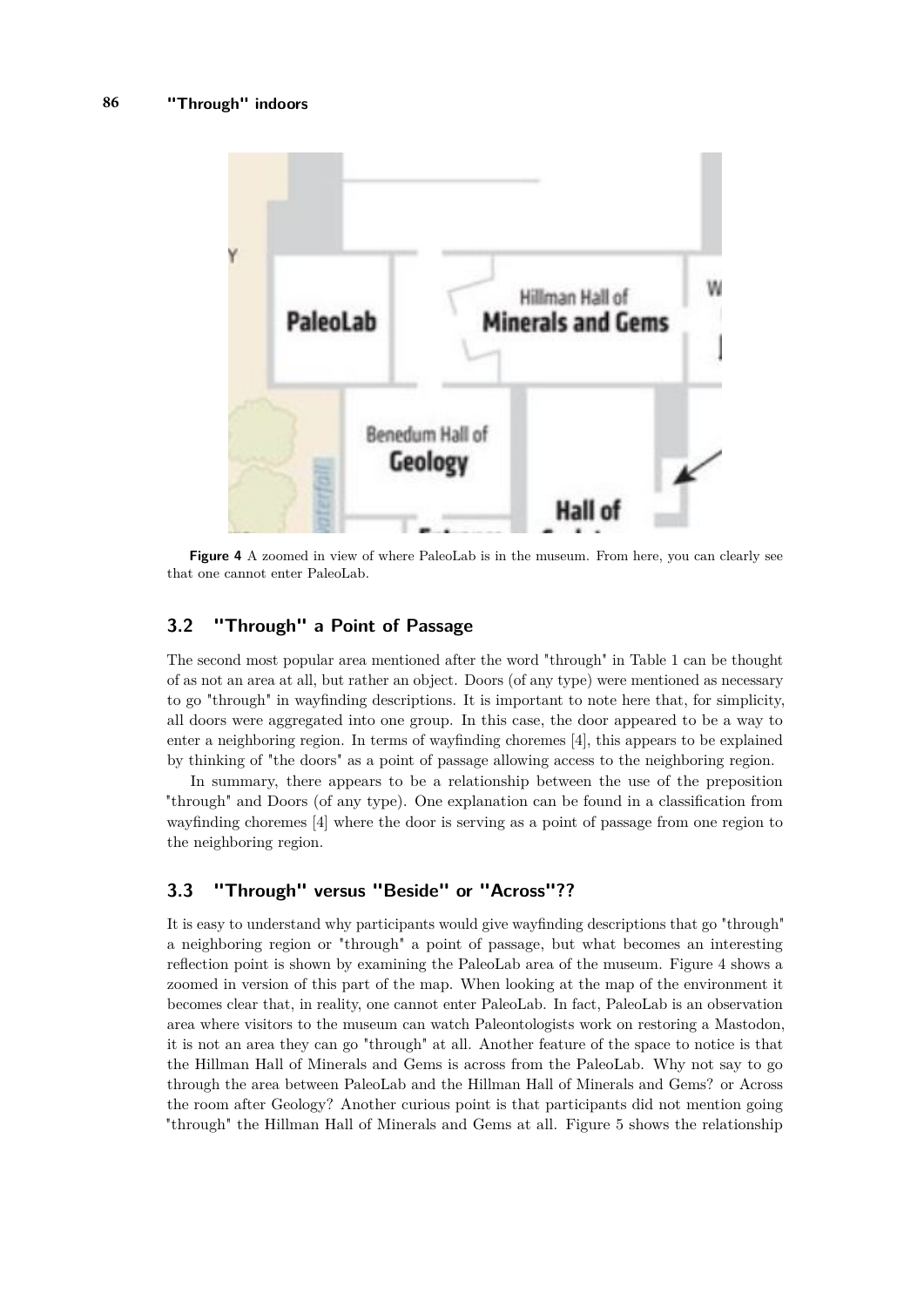

**Figure 5** A view of the PaleoLab and Hillman Hall of Gems and Minerals with regions identified. Purple circles show the entrance and exit of the area and the path that descriptions said to take. Something to note is that green circles show the entrances and exit of the Hillman Hall of Minerals and Gems

between these two areas of the museum in terms of their regions.

In summary, the relationship between the preposition "through" and PaleoLab shows a more complicated conceptualization of space that should be further explored. Why is PaleoLab, an area one cannot actually go "through," always being described as something one can go "through?" Why not across? or beside? Why is the Hillman Hall of Gems and Minerals left out completely?

## **4 Discussion and Future Work**

One possible explanation in the case of the PaleoLab, may be that PaleoLab and the entrance to the Hall of Minerals and Gems is contained in its own area, and when participants say go "through" PaleoLab, they mean go "through" the unnamed room and pass the PaleoLab. This could be a possible explanation since the definition from [\[1\]](#page-7-1) allows the word "through" to be, "–used as a function word to indicate movement into at *one side* or point and out at another and especially the opposite side of." However, we never enter the PaleoLab itself. Along this line of thinking, the question then becomes what is the relationship between PaleoLab and the area next to it? If we are talking about going "through" the PaleoLab why does the conceptualization of the space communicated with this word not match what is possible in the actual environment? In this case, the idea that wayfinding is an action in motion becomes important [\[5\]](#page-8-2) [\[13\]](#page-8-4) and is something that future work may want to explore further.

Another possibility is that the area has been conceptualized as PaleoLab because it is on the left of the map and the map is in English. Perhaps when two areas are across from each other the one on the left becomes the conceptualized space? What is the explanation for why participants chose to call the area PaleoLab and not the Hall of Gems and Minerals?

Perhaps, combining the exploration of the idea of the PaleoLab and the work done in [\[7\]](#page-8-7) could potentially yield results. Maybe the reason that PaleoLab was chosen was a matter of scale? What does scale look like when we're talking about the conceptualization of an indoor environment? Perhaps the Hillman Hall of Gems and Minerals wasn't mentioned as going "through" because one can *actually go through* this area of the museum. Maybe when we're thinking about areas of indoor environments and how they relate to each other we think in terms of some type of scale?

Future work may also focus on a more thorough analysis of the rest of the data in the study. This study focused on a small subset of data from the original work. Only descriptions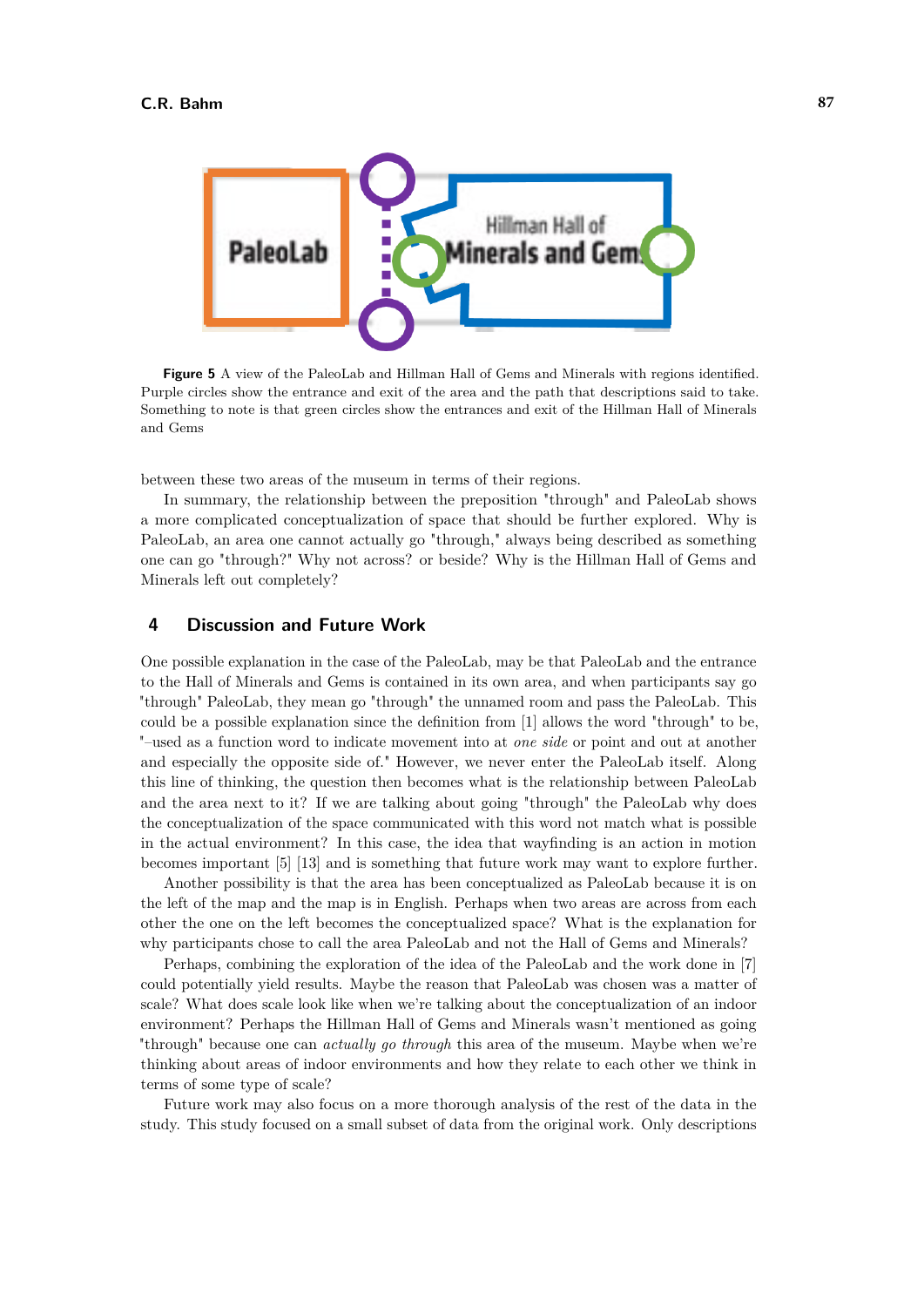that used the word "through" were analyzed, the original study collected a much larger set of verbal descriptions as well as sketch map descriptions. Perhaps in comparing the sketch map and verbal descriptions we can gain more insight into the use of the word "through" and the way that we conceptualize spatial structures.

Another area of study could potentially by in the inconsistency in the use of the word "through" in this data set as a whole. When looking at the distribution of the areas that participants were instructing people to go "through" in Figure 1 it becomes clear that the majority of the areas were only mentioned once or twice. This means that, in general, there were very few descriptions where every one of the 11 participants said to go "through" a specific area. Future work may want to examine why other words were chosen to conceptualize the space? Is the calibration of these terms different when we're talking about indoor space? [\[8\]](#page-8-8)

Lastly, more work lies in the application of the results presented in this work. One area that could greatly benefit from the future work based on this reflection is the area of Natural Language Processing. These insights could potentially be made into something like [\[11\]](#page-8-10) where computational models are bridged with what we know about how people think about their space. Fully understanding how language conveys our conceptualization of space is well studied beginning with Talmy's seminal work [\[13\]](#page-8-4) (citation is a new edition), but how we can apply these concepts in today's world of voice controlled technology is another area of great potential. In addition to NLP, the improvement of spatial information systems that are focused on indoor environments such as [\[12\]](#page-8-11) is another space that could be improved with more understanding of the conceptualization of indoor space. Being able to provided insight into bridging the gap between language, cognition, the actual environment, and the tools that we use to find our way in these environments would make these tools more salient and usable.

# **5 Conclusion**

In conclusion, the purpose of this work is to further explore the connection between language, cognition, and the actual environment by beginning to reflect on the use of the preposition "through" in one particular indoor environment. This preliminary reflection presented three possible relationships between the preposition "through" in wayfinding descriptions and the actual environment in this study. The first is "Through" a Neighboring Region which means that the word "through" is used because the region lies in the way of the region you are in and the one are trying to get to. The second use of the word "through" was seen when it was paired with a door. In this case, the door served as a Point of Passage from one region to the neighboring region.

However, an unclear relationship emerged between the preposition "through" and the physical environment when studying the PaleoLab. It would appear that there is some sort of relationship between PaleoLab and the physical space it occupies. Participants often used the preposition "through" to describe a route one can't actually go through. The relationship between PaleoLab, the physical environment, and the preposition "through" is a puzzling one that deserves more study.

#### **References**

<span id="page-7-1"></span>**<sup>1</sup>** Through. URL: <https://www.merriam-webster.com/dictionary/through>.

<span id="page-7-0"></span>**<sup>2</sup>** William G Hayward and Michael J Tarr. Spatial language and spatial representation. *Cognition*, 55(1):39–84, 1995.